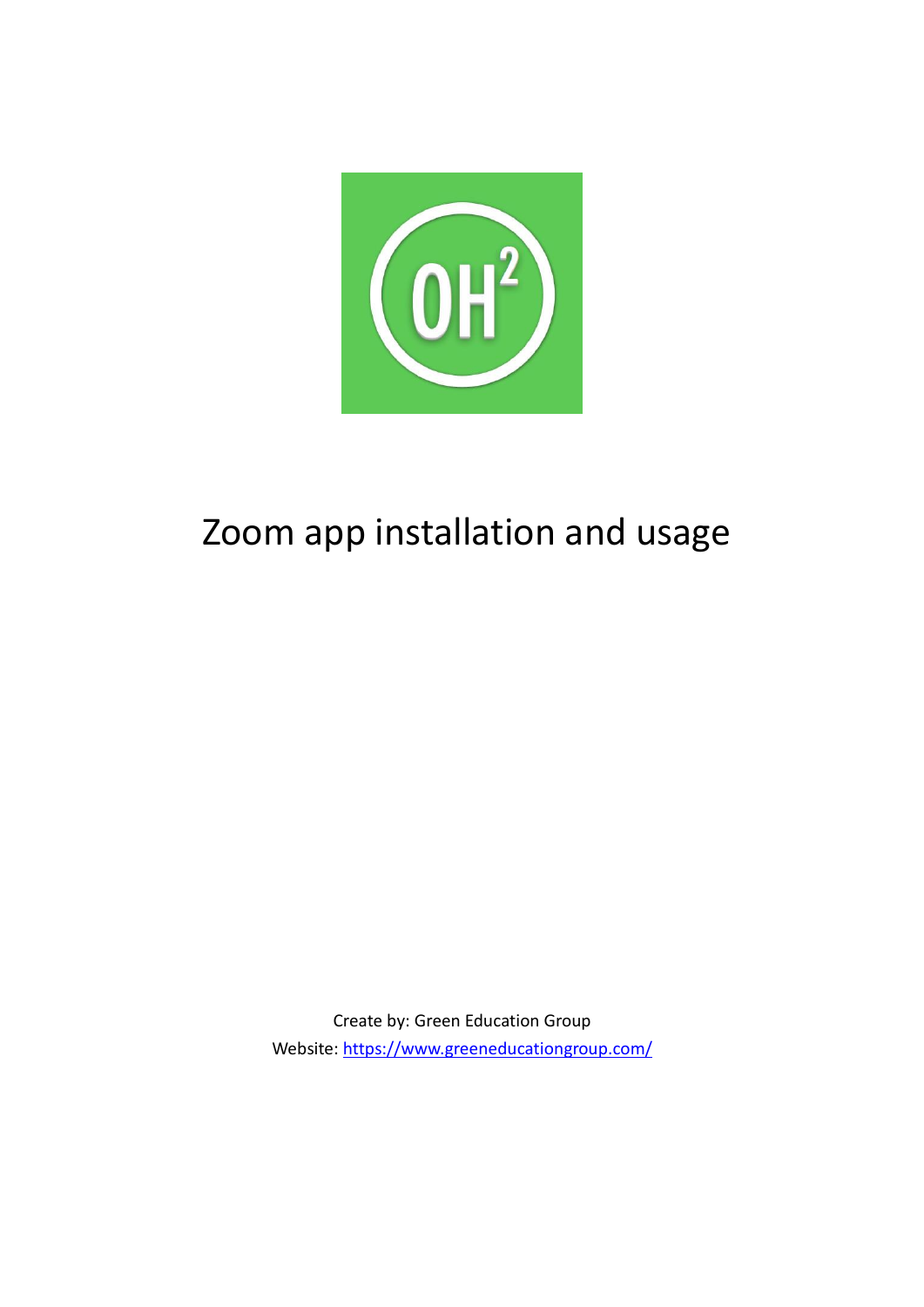Please follow the steps to setup and use this app:

### 1 App installation

1.1 Login to the LMS admin panel provided by Green Education Group For example:

https://yourcompanyadmin.greeneducationgroup.com/admin

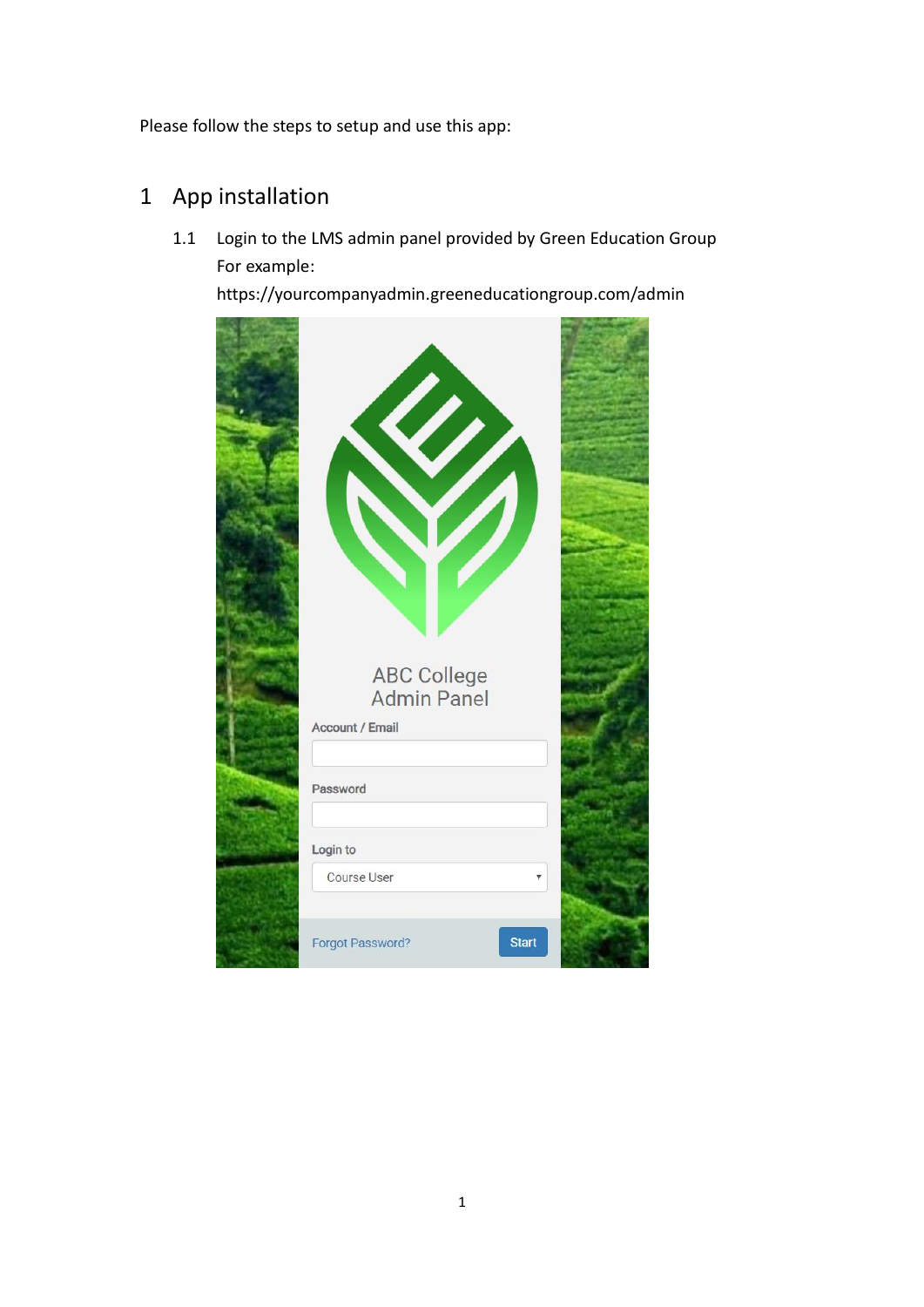1.2 Click the Settings menu on the left menu and click Connect button in the Zoom tab to open Zoom login page

|       | <b>OH2 Admin Panel</b>       |                        |      |               |                              |              |
|-------|------------------------------|------------------------|------|---------------|------------------------------|--------------|
|       | --Switch to-<br>۳            | Settings               |      |               |                              |              |
| 目     | <b>Class Roll</b>            | GENERAL                | Z00M | ONLINE COURSE | FORM                         | <b>STYLE</b> |
| 目     | <b>Student Support</b>       | General                |      |               |                              |              |
| 目     | <b>Allocate Class</b>        | <b>Connect to Zoom</b> |      | Connect       |                              |              |
|       | <b>Online Course Users</b>   |                        |      |               |                              |              |
| ⊨     | <b>Profile Custom Fields</b> |                        |      |               |                              |              |
| r     | Campuses                     |                        |      |               | © 2018-2020 Copyright ABCD C |              |
| t o : | <b>Settings</b>              |                        |      |               |                              | Powered by   |

1.3 An authorisation page will open after click Connect button. And click Authorize button.



account

| View account information          |  |
|-----------------------------------|--|
| View and manage all user meetings |  |
| View all user information         |  |
|                                   |  |

You may be sharing sensitive info with this site or app. By clicking Authorize, you authorize this app to use your information in accordance with their Privacy Policy. At any time you can revoke access for OH2 or any other app by visiting your Installed Apps page.

| Authorize | Decline |
|-----------|---------|
|-----------|---------|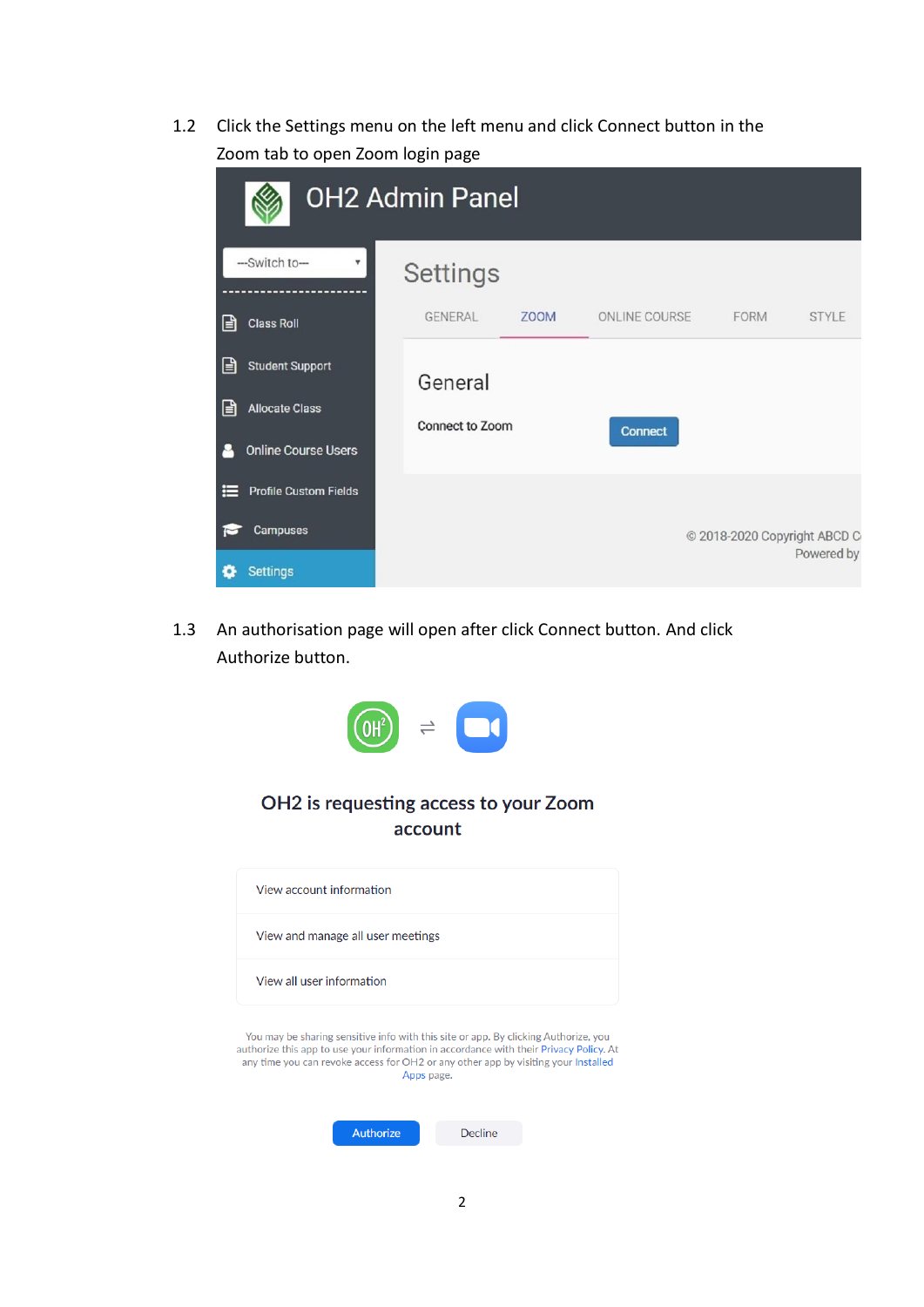1.4 After you successfully authorise, you will see a success page and Zoom menu item on the left menu.



You will be redirect to Setting page in 5 seconds. If you see Disconnect button and your account info, you are successfully connected to Zoom.

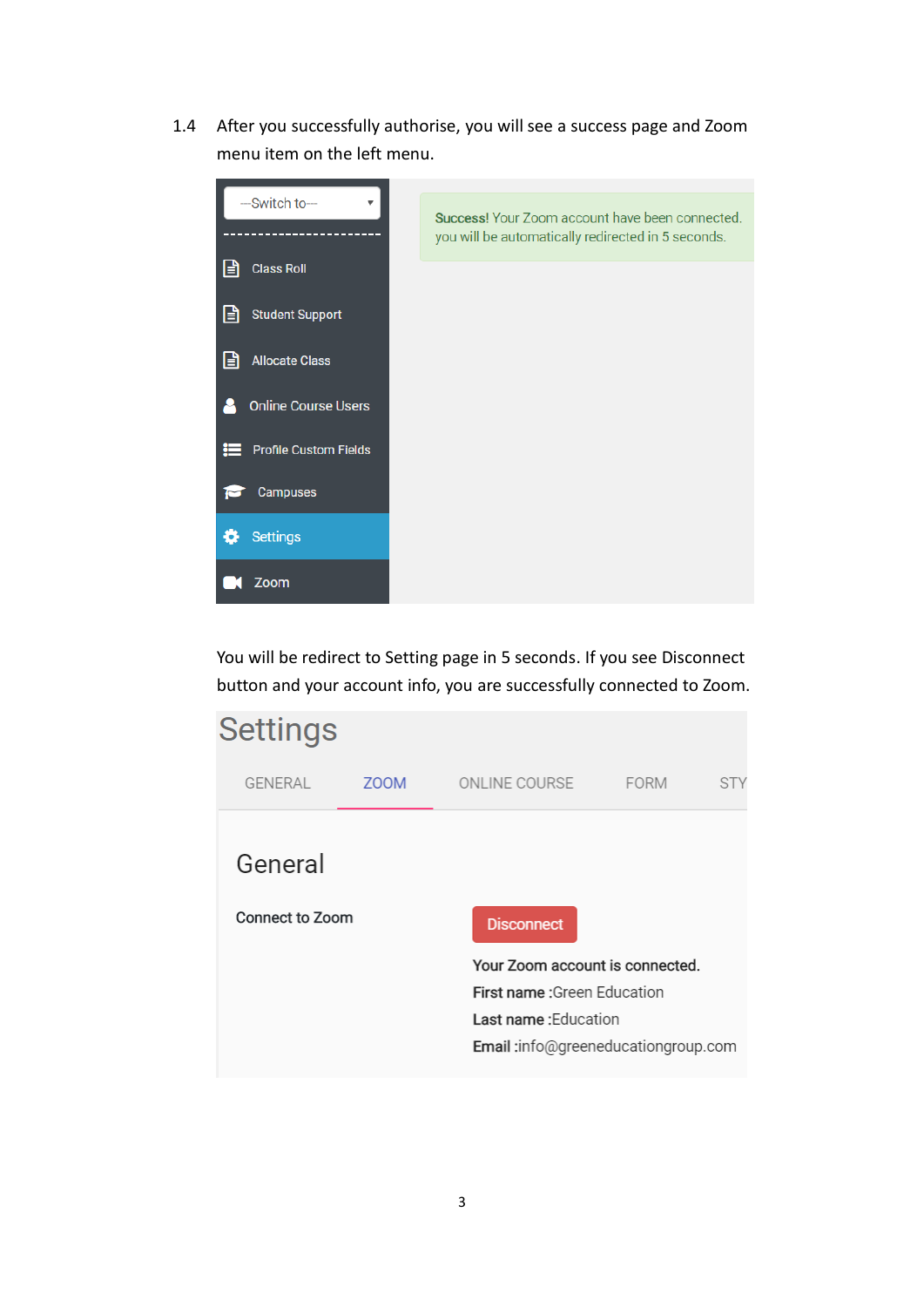#### 2 View Meeting List

2.1 You can click Zoom or Meeting List on the left menu to view meetings. By default, upcoming meetings will show when you just in the page.

| <b>O</b><br><b>Settings</b><br><b>Upcoming Meeting List</b> |                             |                                                                                         |                                 |  |
|-------------------------------------------------------------|-----------------------------|-----------------------------------------------------------------------------------------|---------------------------------|--|
| Zoom<br><b>Meeting List</b>                                 | <b>Official Zoom page</b>   |                                                                                         | Upcoming<br>Display:            |  |
| Add Meeting                                                 | <b>Start Time</b>           | <b>Topic</b>                                                                            | <b>Timezone</b>                 |  |
|                                                             | 01 Apr 2020 10:10 AM        | 44444444                                                                                | Australia/Brisbane<br>:         |  |
|                                                             | Showing 1 to 1 of 1 entries | © 2018-2020 Copyright Green Education Group Pty Ltd<br>Powered by Green Education Group | Page rendered in 0.4225 seconds |  |

2.2 You can switch the Display type between Upcoming, Live and Scheduled. **Upcoming Meeting List** 

| <b>Official Zoom page</b>   |                                                     | Display:           | Upcoming                        |        |
|-----------------------------|-----------------------------------------------------|--------------------|---------------------------------|--------|
|                             |                                                     |                    | <b>Upcoming</b>                 |        |
| <b>Start Time</b>           | Topic                                               | <b>Timezone</b>    | Live                            |        |
|                             |                                                     |                    | Scheduled                       |        |
| 01 Apr 2020 10:10 AM        | 44444444                                            | Australia/Brisbane |                                 | :<br>٠ |
| Showing 1 to 1 of 1 entries |                                                     |                    |                                 |        |
|                             |                                                     |                    | Page rendered in 0.4225 seconds |        |
|                             | © 2018-2020 Copyright Green Education Group Pty Ltd |                    |                                 |        |
|                             | Powered by Green Education Group                    |                    |                                 |        |
|                             |                                                     |                    |                                 |        |

2.3 By clicking the three dots on the right side of Time zone, you can Join the meeting directly or copy the link of the meeting.

| Display:           | Upcoming     |  |  |  |
|--------------------|--------------|--|--|--|
| <b>Timezone</b>    |              |  |  |  |
| Australia/Brisbane |              |  |  |  |
| Page rendered in   | Join meeting |  |  |  |
|                    | Copy Link    |  |  |  |
|                    |              |  |  |  |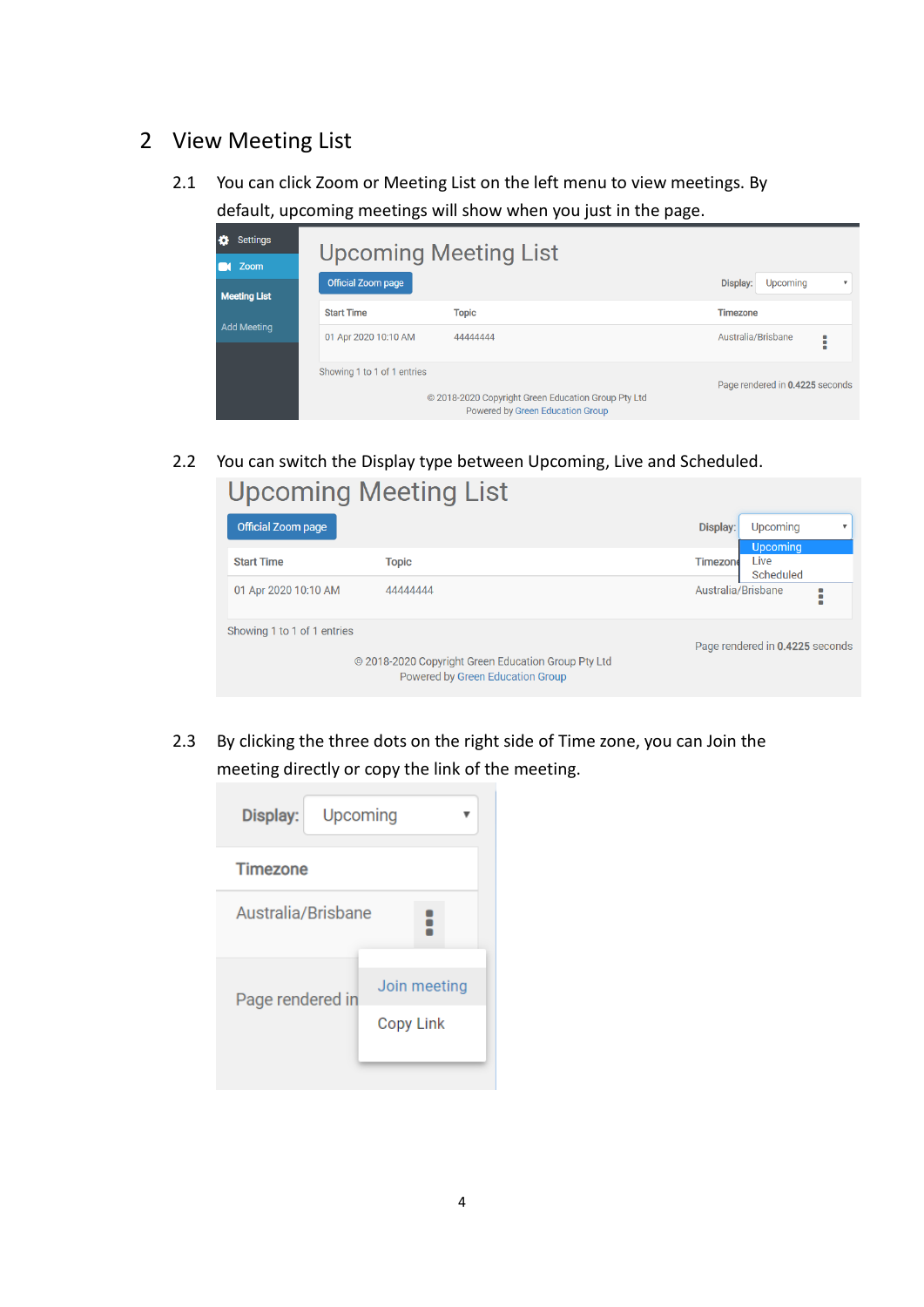#### 3 Create a Meeting

3.1 By clicking Add Meeting on the left menu, you can start to create a meeting in your Zoom account.

| <b>Settings</b><br>õ<br>Zoom<br><b>Meeting List</b> | <b>Add Zoom Meeting</b><br>Create                             |                                                                                                       |  |  |  |
|-----------------------------------------------------|---------------------------------------------------------------|-------------------------------------------------------------------------------------------------------|--|--|--|
| <b>Add Meeting</b>                                  | <b>Topic</b>                                                  | <b>Test</b>                                                                                           |  |  |  |
|                                                     | <b>Start Time</b>                                             | ö<br>2 Apr 2020<br>10<br>00<br>$\mathbf{v}$ :<br>$\boldsymbol{\mathrm{v}}$<br>$\overline{\mathbf{v}}$ |  |  |  |
|                                                     | <b>Duration</b>                                               | 00<br>01<br>$\boldsymbol{\mathrm{v}}$<br>hr<br>$v$ min                                                |  |  |  |
| <b>Time Zone</b><br>(GMT+10:00) Brisbane            |                                                               |                                                                                                       |  |  |  |
|                                                     | <b>Meeting</b><br>Require meeting password<br>Password<br>123 |                                                                                                       |  |  |  |
|                                                     | Video                                                         | $\circ$ off<br>$\bullet$ On<br><b>Host</b>                                                            |  |  |  |
|                                                     |                                                               | Participant                                                                                           |  |  |  |

3.2 After you fill up all fields, you can click Create button. If the meeting successfully created, you will see the success message.

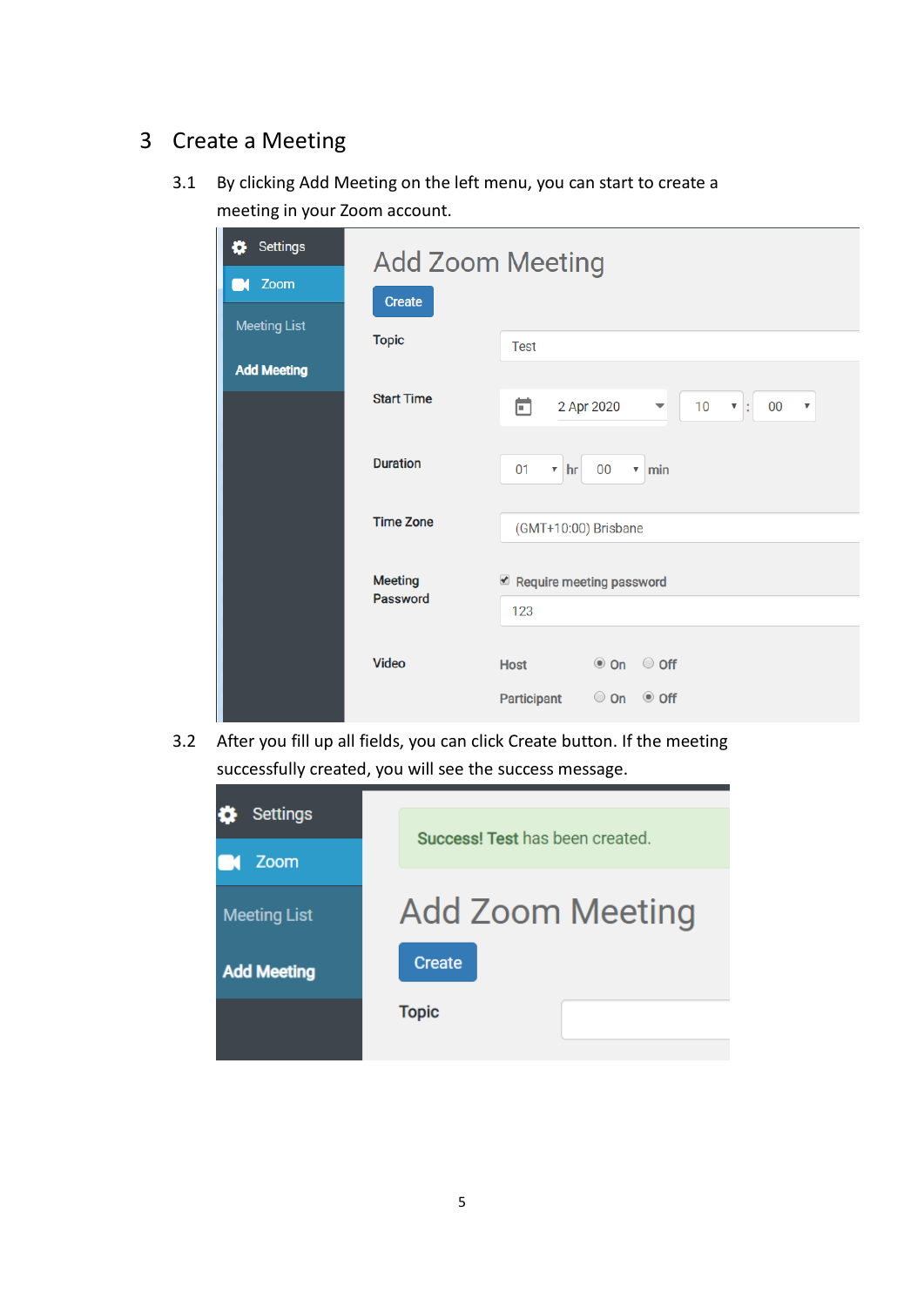You will see the new meeting in the meeting list.

| <b>Settings</b><br>Zoom<br><b>Meeting List</b> | <b>Official Zoom page</b>   | <b>Upcoming Meeting List</b> |
|------------------------------------------------|-----------------------------|------------------------------|
|                                                | <b>Start Time</b>           | <b>Topic</b>                 |
| <b>Add Meeting</b>                             | 01 Apr 2020 10:10 AM        | 44444444                     |
|                                                | 02 Apr 2020 10:00 AM        | Test                         |
|                                                | Showing 1 to 2 of 2 entries |                              |

## 4 Uninstall OH2 app

4.1 If you decide to uninstall the OH2 app, you can click Disconnect button in the Settings page